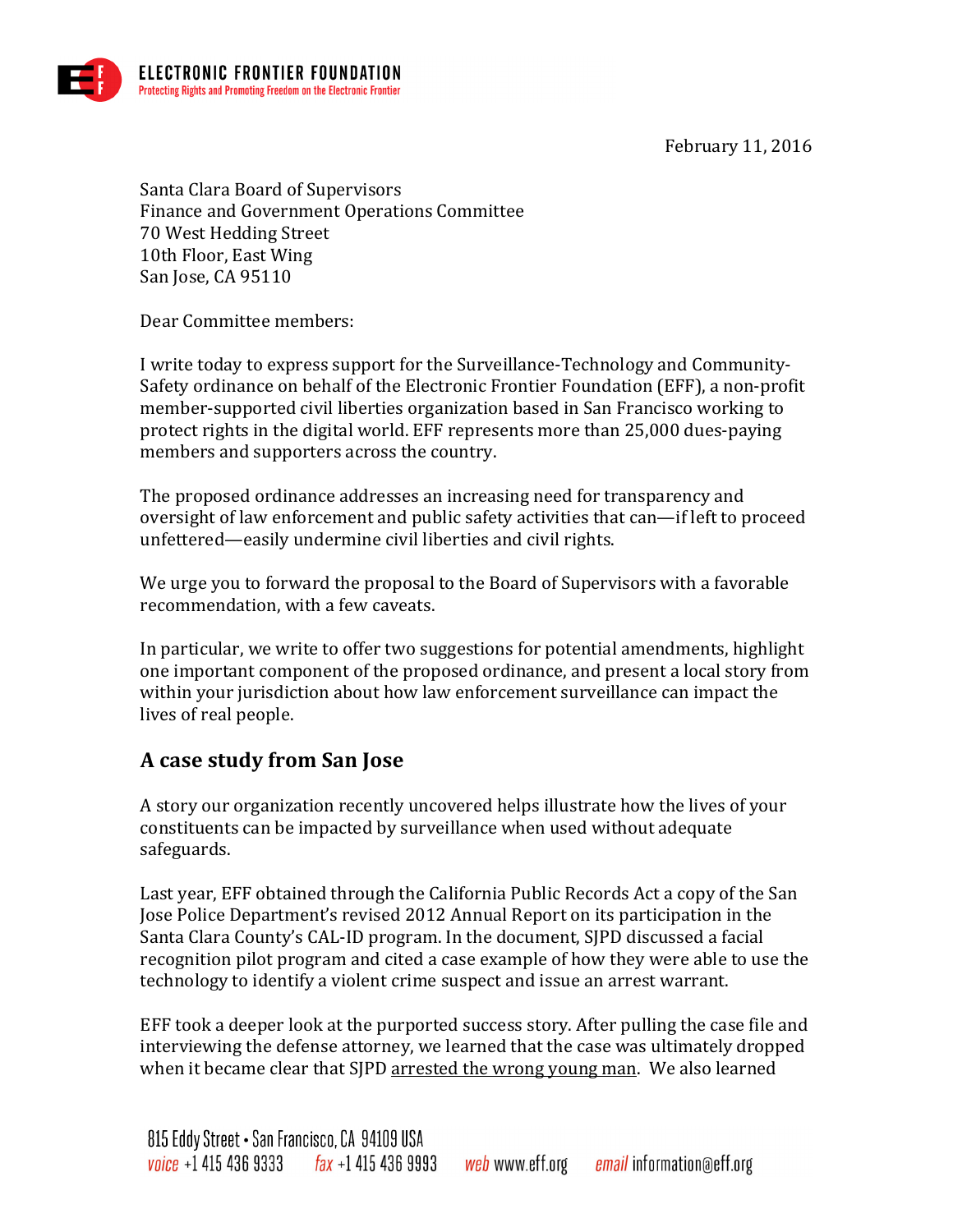that the use of experimental facial recognition technology was never disclosed to the defendant's attorney; officers only said they ran the photo through a database.

SIPD did not provide us with usage policies for facial recognition. We further asked SJPD to provide us with the facial recognition access log associated with the case. The city told us they could not, since when the pilot project ended, they no longer had access to the records. When we asked for statistical data on arrests that were assisted by facial recognition, we were again told there was no data.

SIPD portrayed this case as a success, when what it actually demonstrated was the danger of giving law enforcement high-tech tools without adequate transparency, oversight, and review.

In 2015, years after the pilot ended, SJPD applied for a federal grant to build a more permanent, county-wide facial recognition system. They did not receive it, but SJPD told us they were pursuing other funding options.

This episode should serve as a warning.

## **Suggested amendments**

We propose two amendments to clarify, focus, and strengthen the proposal.

First, we suggest revisions to the definition of "Surveillance technology" in Section  $7(C)$ . In particular, we propose amending Section  $7(c)$  as follows:

"Surveillance technology" means any electronic device, system using an electronic device, or similar technological tool used, designed, or primarily intended to collect, retain, process, or share audio, communications, visual, location, thermal, olfactory, biometric or similar information specifically associated with, or capable of being associated with, any individual or group, without the express consent of that individual or group. Presence in a public area, alone, may not constitute such consent.

Examples of Surveillance technology includes, but is not limited to, drones with cameras or monitoring capabilities, automated license plate readers, closed-circuit cameras/televisions, cell-site simulators, International Mobile Subscriber Identity (IMSI) trackers, Global Positioning System (GPS) tracking technology, radio-frequency identification (RFID) technology, audio detection devices such as ShotSpotter, rapid DNA collection tools, iris scanners, and facial-recognition technology.

Including "communications" information among the kinds of information that, if collected, render the object of collection a method of "surveillance technology" will ensure that the ordinance encompasses the various methods used to collect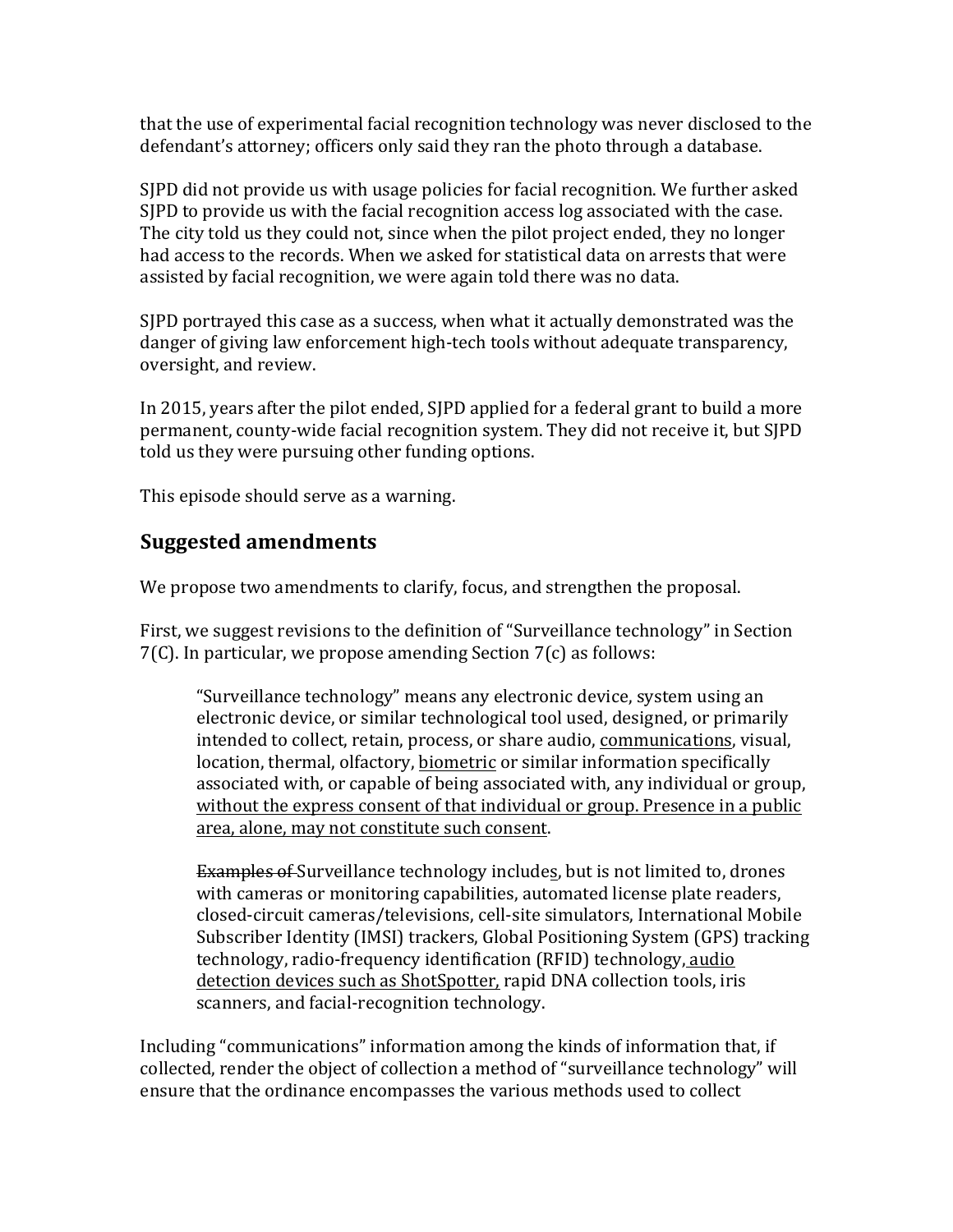telecommunications content and metadata. Including "biometric" will ensure the ordinance encompasses software and tools used to identify people using their biometric information like iris scans, face recognition, and DNA. Many of these tools are now or will be in the near future capable of identifying people at a distance, without their knowledge or consent.

Meanwhile, including the caveat regarding the express consent of individuals monitored is important to exclude from the proposed definition the variety of devices purchased by county agencies that store information but are not used to monitor members of the public. Finally, we suggest making the default rule favor your constituents by making explicit that being present in a public area does not express consent to be monitored or subjected to surveillance.

Second, we suggest mandating a simple process through which agencies can certify as exempt from the ordinance's requirements devices from which data will not be shared with or routinely accessible by law enforcement agencies. A measure along these lines will focus the ordinance's reporting requirements on devices used to conduct surveillance and avoid squandering resources on assessing recording devices used for other purposes. Specifically, we suggest amending the ordinance to provide that:

Civil agencies not involved in law enforcement or code enforcement may exempt particular information-recording devices and systems from the requirements applied to "surveillance technology" by certifying that data from those devices or systems will not be accessible by law enforcement agencies absent exigent circumstances.

This formulation will require the registration of devices, without burdening the oversight process. To the extent any particular use of certified devices or systems later grows controversial, the registration of the devices will enable journalists and constituents to leverage CPRA to investigate.

Finally, we particularly praise the proposal's recognition of a pattern and practice among law enforcement departments to seek forgiveness rather than permission, by applying the process and reporting requirements to *all* uses of technology for surveillance purposes, rather than a specific device.